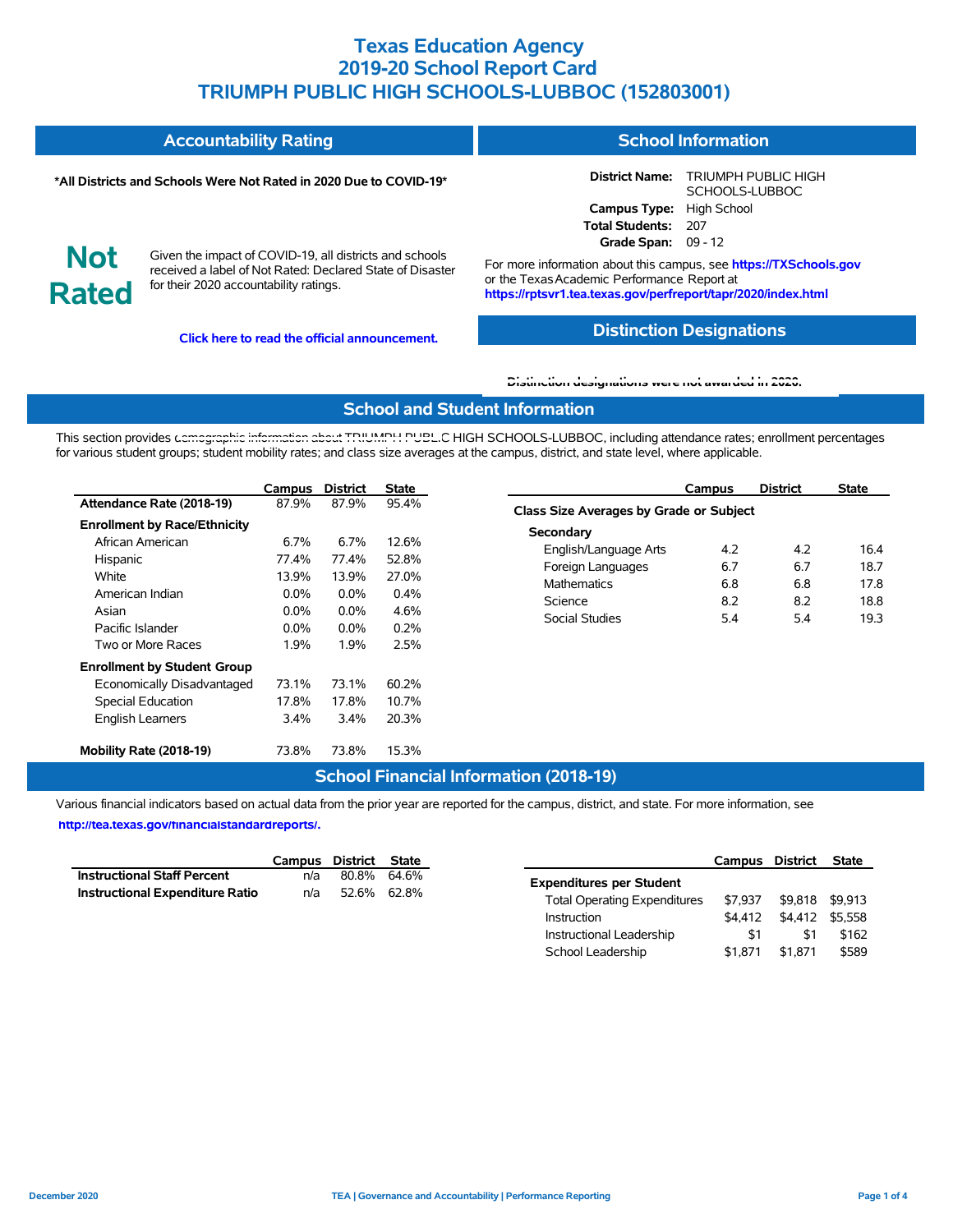### **STAAR Outcomes**

This section provides STAAR performance and Academic Growth outcomes. Academic Growth measures whether students are maintaining performance or improving from year to year. **Please note that due to the cancellation of spring 2020 State of Texas Assessments of Academic Readiness (STAAR) due to the COVID-19 pandemic, the performance of this year's report is not updated.**

|                                                                                |      |              |     |     | African                           |     |        | American |                | <b>Pacific</b>  | <b>More</b>              | Econ          |
|--------------------------------------------------------------------------------|------|--------------|-----|-----|-----------------------------------|-----|--------|----------|----------------|-----------------|--------------------------|---------------|
|                                                                                |      | <b>State</b> |     |     | District Campus American Hispanic |     | White  | Indian   | Asian          | <b>Islander</b> | Races                    | <b>Disadv</b> |
| STAAR Performance Rates at Approaches Grade Level or Above (All Grades Tested) |      |              |     |     |                                   |     |        |          |                |                 |                          |               |
| All Subjects                                                                   | 2019 | 78%          | 52% | 52% | 48%                               | 51% | 64%    |          |                |                 | $\ast$                   | 52%           |
|                                                                                | 2018 | 77%          | 43% | 43% | 64%                               | 41% | 43%    |          |                |                 | $\ast$                   | 43%           |
| ELA/Reading                                                                    | 2019 | 75%          | 34% | 34% | 33%                               | 32% | 47%    |          |                |                 | Ĭ.                       | 34%           |
|                                                                                | 2018 | 74%          | 26% | 26% | 45%                               | 25% | 23%    |          |                |                 | $\ast$                   | 25%           |
| <b>Mathematics</b>                                                             | 2019 | 82%          | 65% | 65% | $\ast$                            | 63% | 71%    |          |                | $\overline{a}$  | $\overline{\phantom{a}}$ | 63%           |
|                                                                                | 2018 | 81%          | 56% | 56% | 75%                               | 54% | 43%    |          |                |                 | $\ast$                   | 57%           |
| Science                                                                        | 2019 | 81%          | 84% | 84% | 80%                               | 82% | 100%   |          |                |                 | $\overline{\phantom{a}}$ | 82%           |
|                                                                                | 2018 | 80%          | 44% | 44% | $\ast$                            | 38% | 60%    |          |                | L,              | $\overline{\phantom{a}}$ | 44%           |
| <b>Social Studies</b>                                                          | 2019 | 81%          | 79% | 79% | $\ast$                            | 80% | $\ast$ |          |                |                 | $\ast$                   | 79%           |
|                                                                                | 2018 | 78%          | 83% | 83% | $\ast$                            | 80% | $\ast$ |          |                |                 | $\blacksquare$           | 81%           |
| STAAR Performance Rates at Meets Grade Level or Above (All Grades Tested)      |      |              |     |     |                                   |     |        |          |                |                 |                          |               |
| All Subjects                                                                   | 2019 | 50%          | 18% | 18% | 13%                               | 16% | 39%    |          |                |                 | $\ast$                   | 19%           |
|                                                                                | 2018 | 48%          | 13% | 13% | 8%                                | 12% | 25%    |          |                |                 | $\ast$                   | 12%           |
| ELA/Reading                                                                    | 2019 | 48%          | 12% | 12% | 7%                                | 9%  | 32%    |          |                |                 | $\overline{\phantom{a}}$ | 12%           |
|                                                                                | 2018 | 46%          | 9%  | 9%  | 0%                                | 8%  | 23%    |          |                |                 | $\ast$                   | 8%            |
| <b>Mathematics</b>                                                             | 2019 | 52%          | 20% | 20% | $\ast$                            | 19% | 29%    |          |                |                 | $\blacksquare$           | 21%           |
|                                                                                | 2018 | 50%          | 12% | 12% | 25%                               | 10% | 0%     |          |                | L.              | $\ast$                   | 13%           |
| Science                                                                        | 2019 | 54%          | 24% | 24% | 20%                               | 21% | 50%    |          |                |                 | $\overline{\phantom{a}}$ | 25%           |
|                                                                                | 2018 | 51%          | 15% | 15% | $\ast$                            | 12% | 40%    |          |                |                 | $\overline{\phantom{a}}$ | 13%           |
| <b>Social Studies</b>                                                          | 2019 | 55%          | 39% | 39% | $\ast$                            | 33% | $\ast$ |          |                |                 | $\ast$                   | 38%           |
|                                                                                | 2018 | 53%          | 29% | 29% | $\ast$                            | 28% | $\ast$ |          |                |                 | $\overline{a}$           | 25%           |
| STAAR Performance Rates at Masters Grade Level (All Grades Tested)             |      |              |     |     |                                   |     |        |          |                |                 |                          |               |
| All Subjects                                                                   | 2019 | 24%          | 5%  | 5%  | 0%                                | 4%  | 11%    |          |                |                 | $\ast$                   | 5%            |
|                                                                                | 2018 | 22%          | 2%  | 2%  | 0%                                | 2%  | 7%     |          |                |                 | $\ast$                   | 2%            |
| ELA/Reading                                                                    | 2019 | 21%          | 0%  | 0%  | 0%                                | 0%  | 0%     |          |                | $\overline{a}$  | $\overline{a}$           | 0%            |
|                                                                                | 2018 | 19%          | 0%  | 0%  | 0%                                | 0%  | 0%     |          |                |                 | $\ast$                   | 0%            |
| <b>Mathematics</b>                                                             | 2019 | 26%          | 14% | 14% | $\ast$                            | 12% | 29%    |          |                |                 | $\overline{\phantom{a}}$ | 15%           |
|                                                                                | 2018 | 24%          | 0%  | 0%  | 0%                                | 0%  | 0%     |          |                |                 | $\ast$                   | 0%            |
| Science                                                                        | 2019 | 25%          | 2%  | 2%  | 0%                                | 3%  | 0%     |          |                |                 | $\overline{\phantom{a}}$ | 2%            |
|                                                                                | 2018 | 23%          | 3%  | 3%  | $\ast$                            | 4%  | 0%     |          |                |                 | $\overline{\phantom{a}}$ | 3%            |
| Social Studies                                                                 | 2019 | 33%          | 16% | 16% | $\ast$                            | 10% | ∗      |          |                | ٠               | $\ast$                   | 15%           |
|                                                                                | 2018 | 31%          | 13% | 13% | $\ast$                            | 11% | $\ast$ |          | $\overline{a}$ | $\overline{a}$  | $\overline{a}$           | 13%           |
|                                                                                |      |              |     |     |                                   |     |        |          |                |                 |                          |               |
| <b>Academic Growth Score (All Grades Tested)</b>                               |      |              |     |     | $\ast$                            |     |        |          |                |                 |                          |               |
| <b>Both Subjects</b>                                                           | 2019 | 69           | 67  | 67  |                                   | 66  | 56     |          |                |                 |                          | 65            |
|                                                                                | 2018 | 69           | 54  | 54  | ∗                                 | 56  | 38     |          |                |                 | $\ast$                   | 53            |
| ELA/Reading                                                                    | 2019 | 68           | 66  | 66  | $\ast$                            | 65  | 50     |          |                |                 | $\overline{a}$           | 63            |
|                                                                                | 2018 | 69           | 56  | 56  | $\overline{a}$                    | 61  | 43     |          |                |                 | L,                       | 54            |
| <b>Mathematics</b>                                                             | 2019 | 70           | 70  | 70  | $\overline{a}$                    | 67  | $\ast$ |          |                |                 | L,                       | 70            |
|                                                                                | 2018 | 70           | 52  | 52  | $\ast$                            | 50  | $\ast$ |          |                |                 | $\ast$                   | 52            |

? Indicates that the data for this item were statistically improbable or were reported outside a reasonable range.<br>- Indicates zero observations reported for this group.<br>\* Indicates results are masked due to small numbers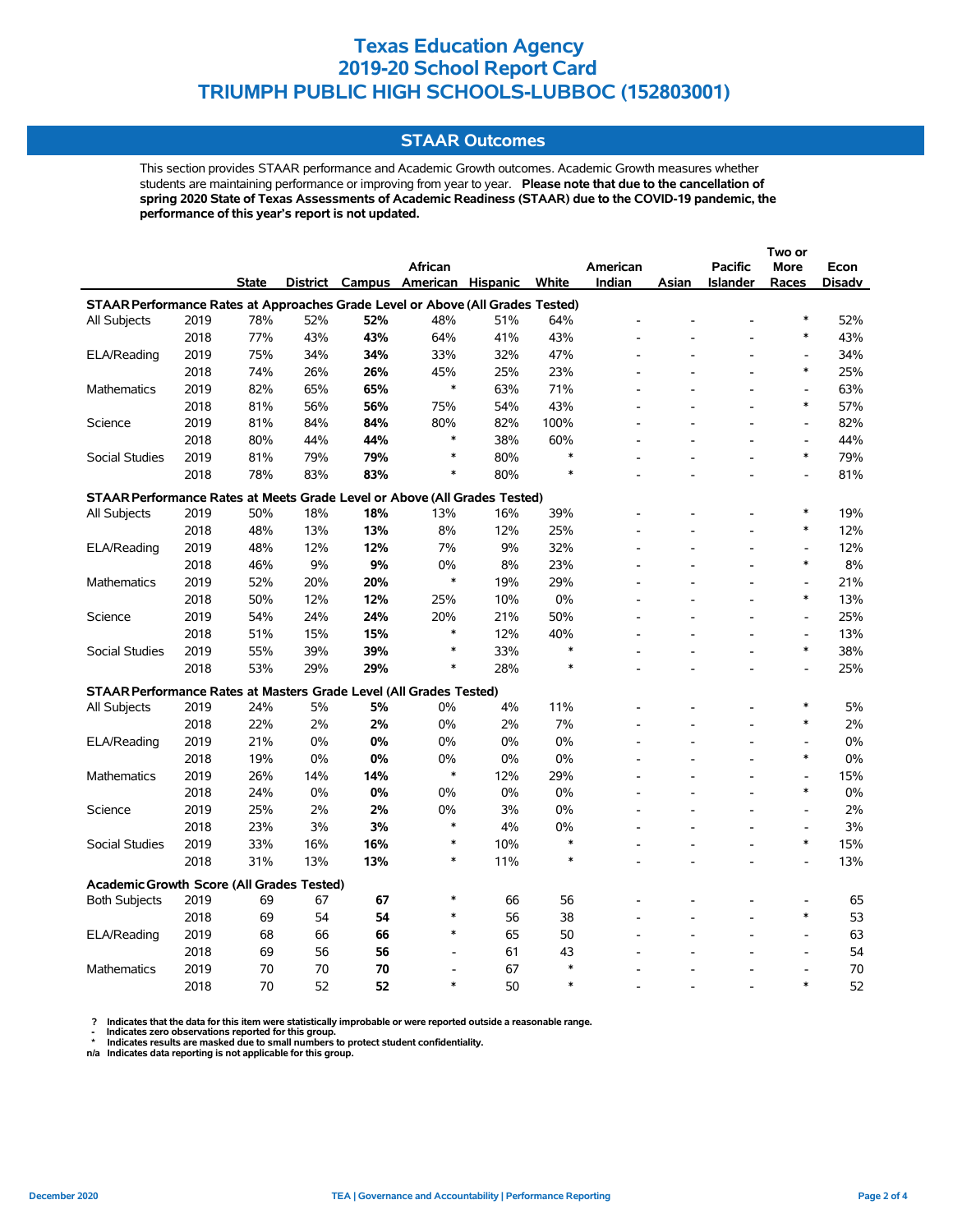### **Graduation and College, Career, and Military Readiness Outcomes**

This section provides graduation, graduation plan, and College, Career, and Military Readiness rates.

|                                                                         | <b>State</b> | District |         | African<br>Campus American Hispanic |        | White  | American<br>Indian | Asian | <b>Pacific</b><br>Islander | Two or<br>More<br>Races | Econ<br><b>Disadv</b> |
|-------------------------------------------------------------------------|--------------|----------|---------|-------------------------------------|--------|--------|--------------------|-------|----------------------------|-------------------------|-----------------------|
| Annual Dropout Rate (Gr 9-12)                                           |              |          |         |                                     |        |        |                    |       |                            |                         |                       |
| 2018-19                                                                 | 1.9%         | 4.5%     | 4.5%    | 5.9%                                | 5.0%   | 0.0%   |                    |       |                            | 0.0%                    | 4.5%                  |
| 2017-18                                                                 | 1.9%         | 0.0%     | 0.0%    | 0.0%                                | 0.0%   | 0.0%   |                    |       |                            | $\ast$                  | 0.0%                  |
| 4-Year Longitudinal Rate (Gr 9-12)<br>Class of 2019                     |              |          |         |                                     |        |        |                    |       |                            |                         |                       |
| Graduated                                                               | 90.0%        | 63.9%    | 63.9%   | 66.7%                               | 63.6%  | 71.4%  |                    |       |                            | $\ast$                  | 67.2%                 |
| Graduates, TxCHSE, & Cont                                               | 94.1%        | 92.8%    | 92.8%   | 66.7%                               | 95.5%  | 85.7%  |                    |       |                            | $\ast$                  | 91.0%                 |
| Class of 2018<br>Graduated                                              | 90.0%        | 78.3%    | 78.3%   | 83.3%                               | 75.0%  | 100.0% |                    |       |                            | ∗                       | 78.9%                 |
| Graduates, TxCHSE, & Cont                                               | 94.3%        | 100.0%   | 100.0%  | 100.0%                              | 100.0% | 100.0% |                    |       |                            | $\ast$                  | 100.0%                |
| 5-Year Extended Longitudinal Rate (Gr 9-12)<br>Class of 2018            |              |          |         |                                     |        |        |                    |       |                            |                         |                       |
| Graduated                                                               | 92.2%        | 96.2%    | 96.2%   | 83.3%                               | 97.4%  | 100.0% |                    |       |                            |                         | 98.0%                 |
| Graduates, TxCHSE, & Cont                                               | 93.9%        | 100.0%   | 100.0%  | 100.0%                              | 100.0% | 100.0% |                    |       |                            |                         | 100.0%                |
| Class of 2017                                                           |              |          |         |                                     |        |        |                    |       |                            |                         |                       |
| Graduated                                                               | 92.0%        | 92.2%    | 92.2%   | 100.0%                              | 92.0%  | 87.5%  |                    |       |                            |                         | 92.6%                 |
| Graduates, TxCHSE, & Cont                                               | 93.7%        | 98.4%    | 98.4%   | 100.0%                              | 98.0%  | 100.0% |                    |       |                            |                         | 100.0%                |
| 6-Year Extended Longitudinal Rate (Gr 9-12)<br>Class of 2017            |              |          |         |                                     |        |        |                    |       |                            |                         |                       |
| Graduated                                                               | 92.4%        | 96.7%    | 96.7%   | 100.0%                              | 95.8%  | 100.0% |                    |       |                            |                         | 98.0%                 |
| Graduates, TxCHSE, & Cont<br>Class of 2016                              | 93.7%        | 96.7%    | 96.7%   | 100.0%                              | 95.8%  | 100.0% |                    |       |                            | $\ast$                  | 98.0%                 |
| Graduated                                                               | 92.1%        | 91.1%    | 91.1%   | 100.0%                              | 92.3%  | 76.9%  |                    |       |                            |                         | 90.8%                 |
| Graduates, TxCHSE, & Cont                                               | 93.4%        | 94.4%    | 94.4%   | 100.0%                              | 95.4%  | 84.6%  |                    |       |                            | $\ast$                  | 94.7%                 |
| 4-Year Federal Graduation Rate Without Exclusions (Gr 9-12)             |              |          |         |                                     |        |        |                    |       |                            |                         |                       |
| Class of 2019                                                           | 90.0%        | 63.3%    | 63.3%   | 66.7%                               | 63.4%  | 66.7%  |                    |       |                            | ∗                       | 66.7%                 |
| Class of 2018                                                           | 90.0%        | 74.6%    | 74.6%   | 62.5%                               | 73.3%  | 100.0% |                    |       |                            | $\ast$                  | 75.0%                 |
| RHSP/DAP Graduates (Longitudinal Rate)<br>Class of 2019                 | 73.3%        |          |         |                                     |        |        |                    |       |                            |                         |                       |
| Class of 2018                                                           | 68.5%        |          |         |                                     |        |        |                    |       |                            |                         |                       |
|                                                                         |              |          |         |                                     |        |        |                    |       |                            |                         |                       |
| RHSP/DAP/FHSP-E/FHSP-DLA Graduates (Longitudinal Rate)<br>Class of 2019 | 87.6%        | 100.0%   | 100.0%  |                                     | 100.0% | 100.0% |                    |       |                            | $\ast$                  | 100.0%                |
| Class of 2018                                                           | 86.8%        | 97.8%    | 97.8%   | 100.0%                              | 96.9%  | 100.0% |                    |       |                            |                         | 97.7%                 |
|                                                                         |              |          |         |                                     |        |        |                    |       |                            |                         |                       |
| College, Career, and Military Ready (Annual Graduates)                  |              |          |         |                                     |        |        |                    |       |                            | $\ast$                  |                       |
| 2018-19                                                                 | 72.9%        | 40.4%    | 40.4%   |                                     | 34.1%  | 75.0%  |                    |       |                            |                         | 38.5%                 |
| 2017-18                                                                 | 65.5%        | 39.7%    | 39.7%   | 40.0%                               | 41.3%  | 31.8%  |                    |       |                            |                         | 41.8%                 |
| <b>SAT/ACT Results (Annual Graduates)</b><br>Tested                     |              |          |         |                                     |        |        |                    |       |                            |                         |                       |
| 2018-19                                                                 | 75.0%        | 28.1%    | 28.1%   | $\ast$                              | 20.5%  | 75.0%  |                    |       |                            |                         | 23.4%                 |
| 2017-18                                                                 | 74.6%        | 17.6%    | 17.6%   | 0.0%                                | 19.2%  | 18.2%  |                    |       |                            |                         | 12.7%                 |
| Average SAT Score<br>2018-19                                            | 1027         | $\ast$   | $\star$ | $\overline{a}$                      |        | ∗      |                    |       |                            | $\ast$                  | $\ast$                |
| 2017-18                                                                 | 1036         | 836      | 836     |                                     | 849    | $\ast$ |                    |       |                            |                         | 846                   |
| Average ACT Score                                                       |              |          |         |                                     |        |        |                    |       |                            |                         |                       |
| 2018-19                                                                 | 20.6         | 16.4     | 16.4    |                                     | 14.4   | 17.8   |                    |       |                            |                         | 15.2                  |
| 2017-18                                                                 | 20.6         | 16.6     | 16.6    |                                     | $\ast$ | $\ast$ |                    |       |                            |                         |                       |

? Indicates that the data for this item were statistically improbable or were reported outside a reasonable range.<br>- Indicates zero observations reported for this group.<br>\* Indicates results are masked due to small numbers